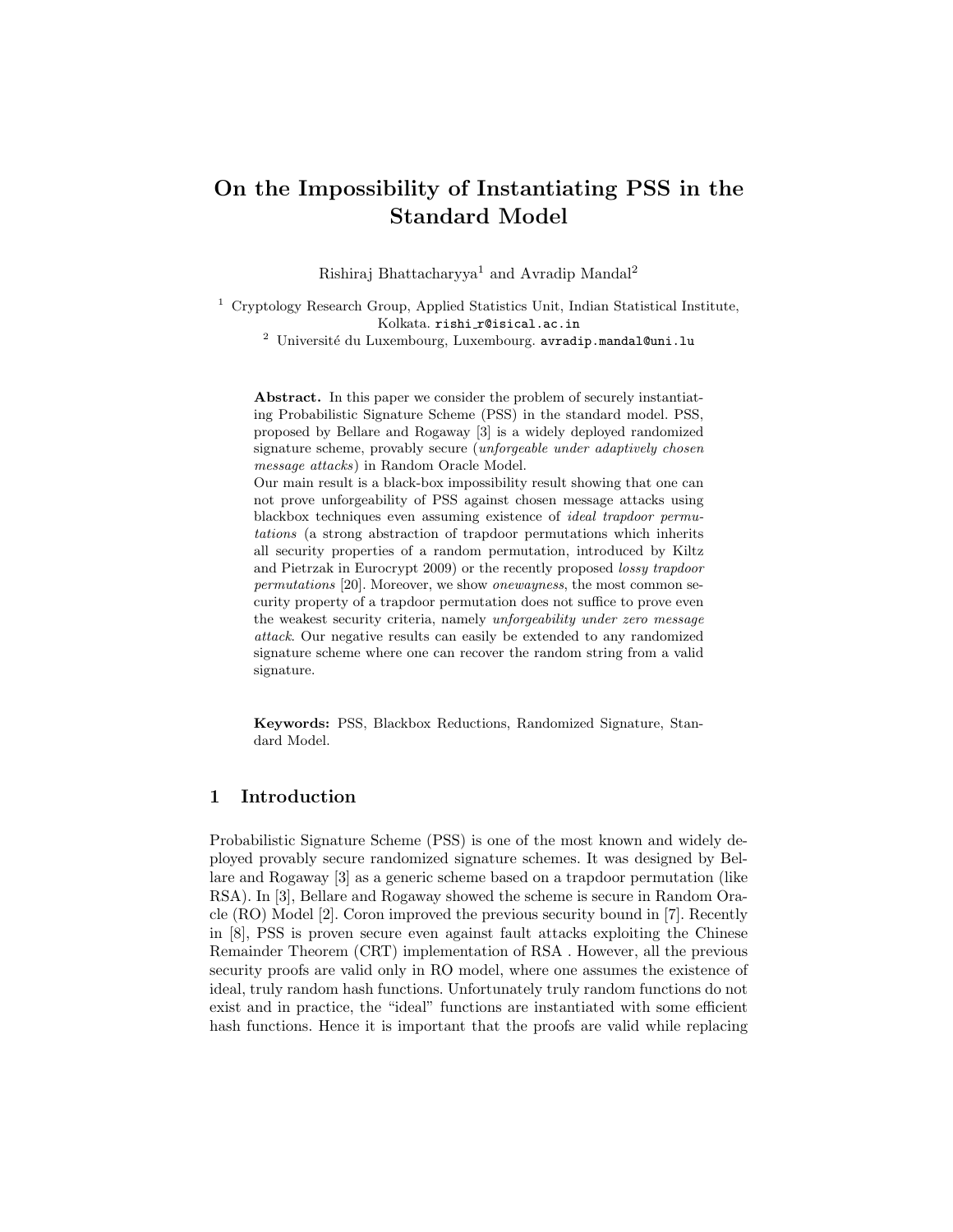random oracles by a standard hash functions. Otherwise such proofs merely provide heuristic evidence that breaking the scheme may be hard (or there is no generic attack against the scheme).

A number of papers [6, 9, 14, 18], starting from famous results of Canetti et. al. [6], showed that there are schemes secure in the Random Oracle model, which are uninstantiable under standard model. Naturally, these results raise concerns about the soundness of the schemes proven secure in random oracle model. Particularly for widely deployed scheme like PSS, it is especially important to have an secure instantiation by a standard, efficiently computable hash function so that we do not build our technology in vacuum. In this paper, we ask essentially this particular question about PSS: Whether it is possible, to securely instantiate PSS based on reasonable assumptions to the underlying trapdoor permutation.

#### 1.1 Our Results

Our main result is a general negative result to the above question. Roughly, we extend all the negative results by Dodis et. al. [9] for Full Domain Hash (FDH) to PSS. Specifically, we show the following

- There is no instantiation of PSS such that, unforgeability under chosen message attack can be reduced to any security property of a random permutation using black-box reduction techniques. As a random permutation satisfies almost all reasonable security notions, our result covers many of the standard security notions, like inverting trapdoor permutation on a random point (one-way), finding some bits of pre-image of a random point (partial domain one-wayness), finding correlated inputs etc. Our result is perfectly valid even if the hash functions used in PSS can query the trapdoor permutation and digests are arbitrarily related to the responses.
- We also rule out any black box reduction from recently proposed Lossy Trapdoor Permutations [20]. In Crypto 2010, Kiltz et. al. [17] has proven IND-CPA security of OAEP based on Lossy Trapdoor Permutation. Hence it is important to analyze whether positive result could be possible for PSS.
- We also show that even the weakest security criteria , namely unforgeability under no message attack cannot be black-box reduced to the one-wayness of the trapdoor permutation if the randomness space in PSS is "superpolynomial" in security parameter.
- All our results can easily be extended to the scenario when the adversary can invert some points of his choice (with some restrictions) for a fixed bounded number of times.

We would like to mention that our results does not completely rule out the possibility of instantiating PSS in standard model. A "whitebox" reduction, using the code of the adversary, may still exist. On the other hand, it may be possible to show a reduction from other cryptographic functions like homomorphic encryption. Still, we believe our result is important from theoretical point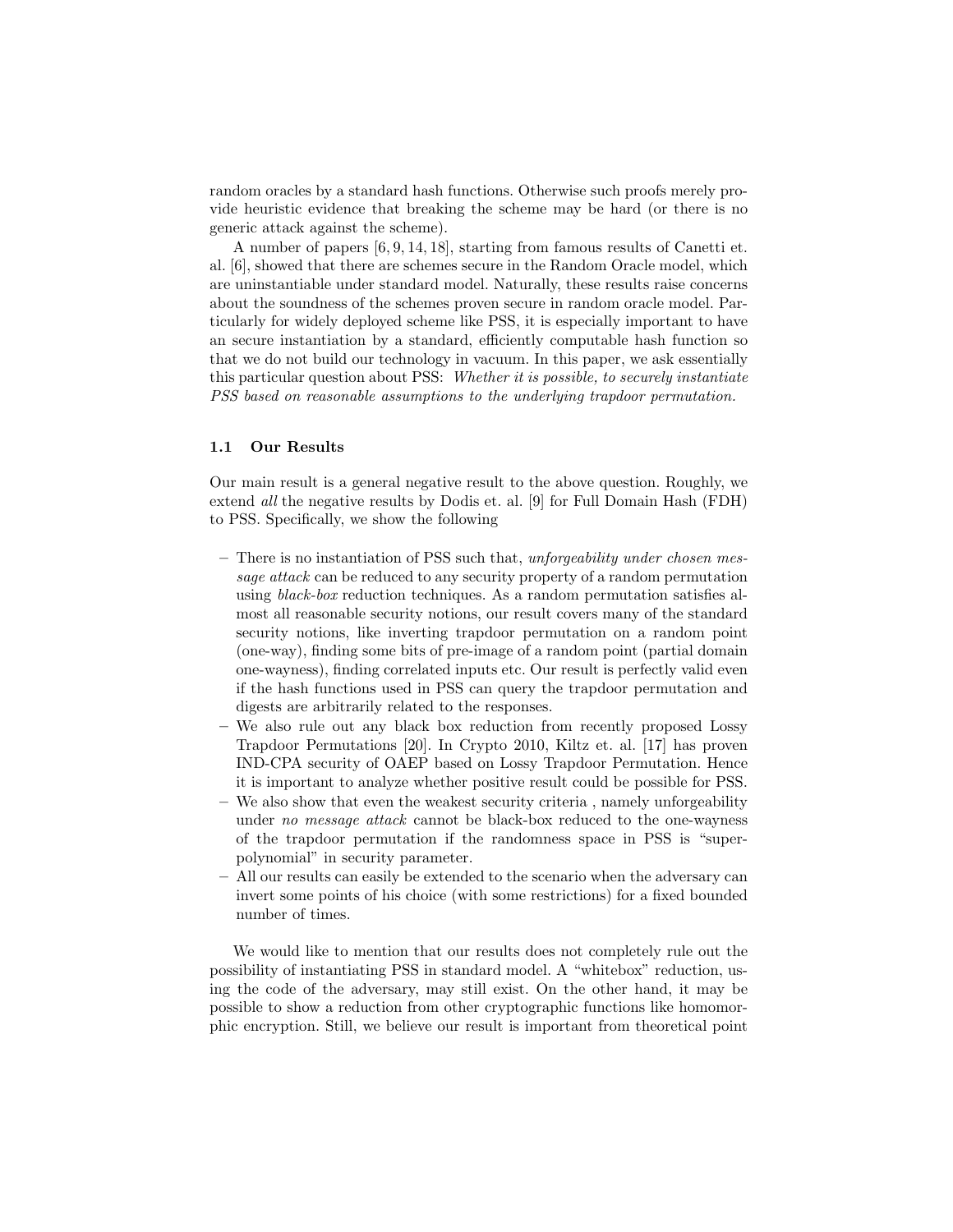of view as it shows PSS requires special property of underlying trapdoor permutation as opposed to "Only randomness of hash is sufficient" notion of random oracle model.

#### 1.2 Overview of our Technique

We use the technique of two oracles due to Hsio and Reyzin [15] for our separation results. We construct two oracles  $T$  and  $G$  such that  $T$  implements a ideal trapdoor permutation and G can be used to forge the PSS scheme. However, G does not help the attacker to break any security property of the ideal trapdoor permutation. Informally, this ensures that a black-box security proof cannot exist as any such proof should be valid against our T and G.

On a very high level our technique can be seen as an extension of the technique of Dodis et. al. [9] to rule out black box reduction of FDH. Separation from a random permutation is achieved in two steps. As the first step, we instantiate T by permutation chosen uniformly at random from the set of exponentially many permutations. Intuitively, G, the main forger oracle, should output a forgery after checking whether the adversary truly has access to a signer by sending polynomially many challenge messages. However the reduction could design the underlying hash function in such a way, so that the digests of the messages either collide with each other (hence reducing the number of points on which inversion is needed) or the digest is the result one of the evaluation queries made to the trapdoor permutation ( hence the reduction can get the signature from the corresponding query by evaluating the hash function). For this reason we define G to output the forgery only if the adversary can produce distinct signatures, which were not a query to the trapdoor permutation during the computation of digests, for all the challenge messages.

In the second step we show that a reduction algorithm (which does not have access to inversion oracle ) can not produce valid, signature meeting both the conditions with non-negligible probability. Hence to win any hard game, G is of no use to the adversary. However, we construct an efficient adversary with an access to a valid sign oracle (available in an unforgeability game) that can either find a forgery on its own or can construct signatures satisfying all the conditions of  $G$ . We stress that the efficient algorithm in [9], which precomputes all the hash values to check for the conditions, does not work efficiently when the signature scheme is randomized. Specifically, when the random strings are of super-logarithmic length, it is no longer possible for a polynomial time algorithm to compute all possible hash values for even a single message. It might very well happen that the computed digests meet the conditions but the digests on which signer generated the signature do not meet the condition. To solve this problem we use an elegant adaptive "evaluate on the fly" technique where we sample polynomially many random strings and check for the conditions. If the conditions are satisfied for the sampled digests, we repeatedly query the signer with fresh random coins for multiple signatures of same message. We show that, with probability exponentially close to 1, one gets either a set of valid signatures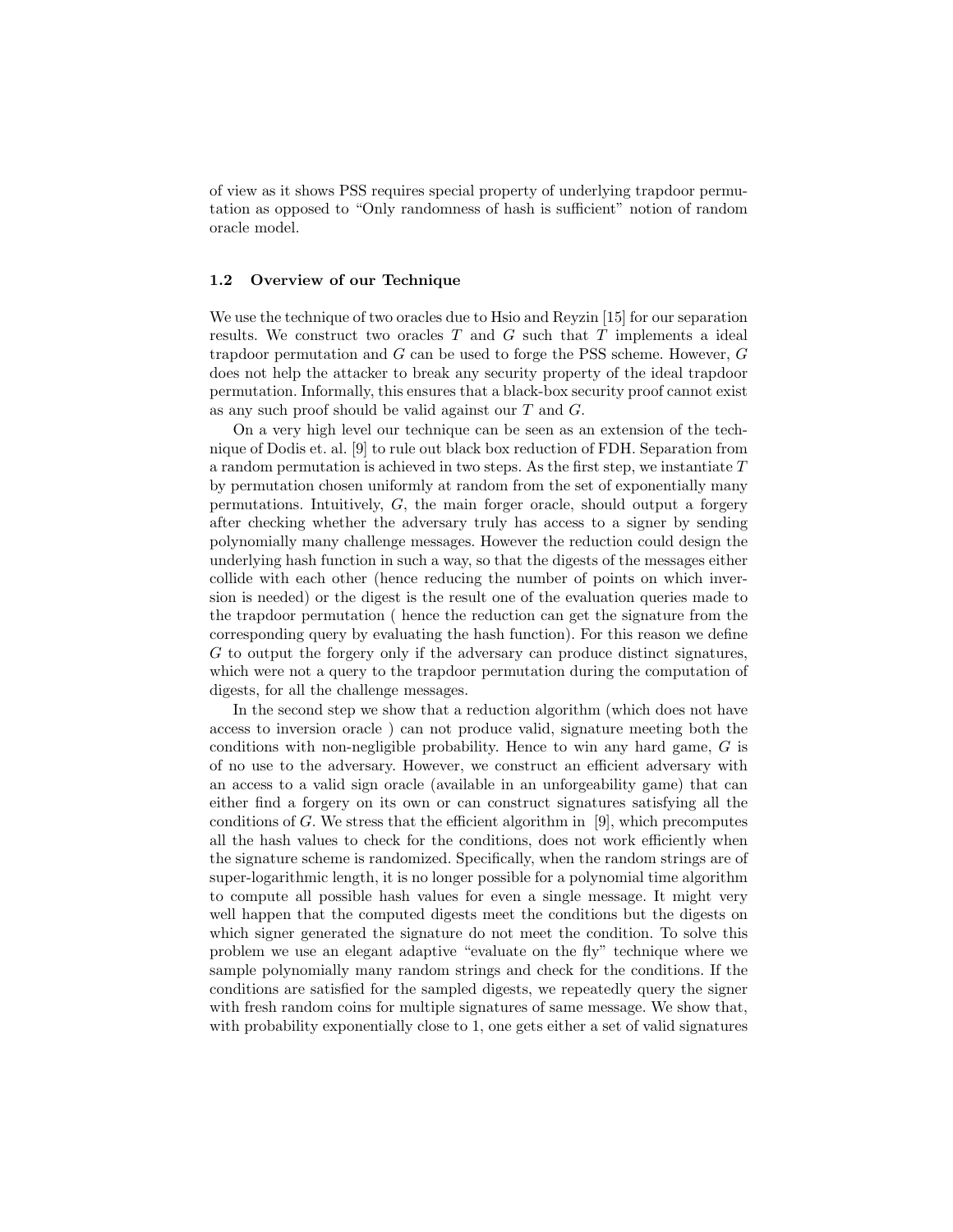maintaining the conditions from the signer or could find a forgery during the sampling stage.

#### 1.3 Previous Results

A rich body of work  $[11-14, 16, 21]$  on blackbox separation exists in the literature starting from the seminal work of Impagliazzo and Rudich [16]. Regarding the separation of random oracle from the standard model, the first result was due to Canetti, Goldreich and Halevi [5, 6] who showed an artificial albeit valid signature scheme that can not be securely instantiated by standard hash functions. Many such results [9, 10, 14, 18] were subsequently published. To obtain our separation results we use the two oracle technique of Hsiao and Reyzin[15]. The most relevant results to our paper is the work of Dodis et. al. [9] and of Kiltz and Pietrzak [18]. In [9], Dodis, Oliviera and Pietrzak showed that the popular Full Domain Hash (FDH) signature scheme can not be instantiated (using blackbox technique) in standard model by a ideal trapdoor permutation. Kiltz and Pietrzak [18] established that there is no blackbox reduction of any padding based CCA secure encryption scheme from ideal trapdoor permutations. In [19], Paillier showed impossibility of reduction of many RSA based signatures including PSS from different security assumptions of RSA. However, their result is based on an additional assumption (namely, instance non-malleability) of RSA. In comparison, our result is more generic as we rule out blackbox reduction from any property of random permutation.

#### 1.4 Differences from Dodis et al's Crypto'05 paper [9]

Although our definition of oracles are quite similar to that in [9], difference comes in when finally implementing a forgery. The technique of [9] is not readily applicable for randomized signatures. Specifically in case of PSS the forger cannot force the signer to choose any particular random string. On the other hand, if the randomness space is super-polynomial the forger cannot pre-compute all the possible value of the hashes of any message. As a result the forger, as defined in [9], cannot output a forgery when G aborts. Our contribution is in constructing adaptive forger that can forge PSS with overwhelming probability even when the randomness space is super-polynomial. Moreover, our technique to rule out black-box reduction to one way trapdoor permutation is completely different. Looking ahead, we show that when the randomness space is of super-polynomial size, no Probabilistic Polynomial-Time Turing Machine (PPTM) can use a random signature (over the choice of random string during signing) of any fixed message to invert the one way trapdoor permutation.

#### 2 Preliminaries

#### 2.1 Notations

Throughout the paper, if x is a string, |x| denotes the length of the string.  $1^n$ denotes the string of n many 1s. If S is a set  $|S|$  denotes the cardinality of the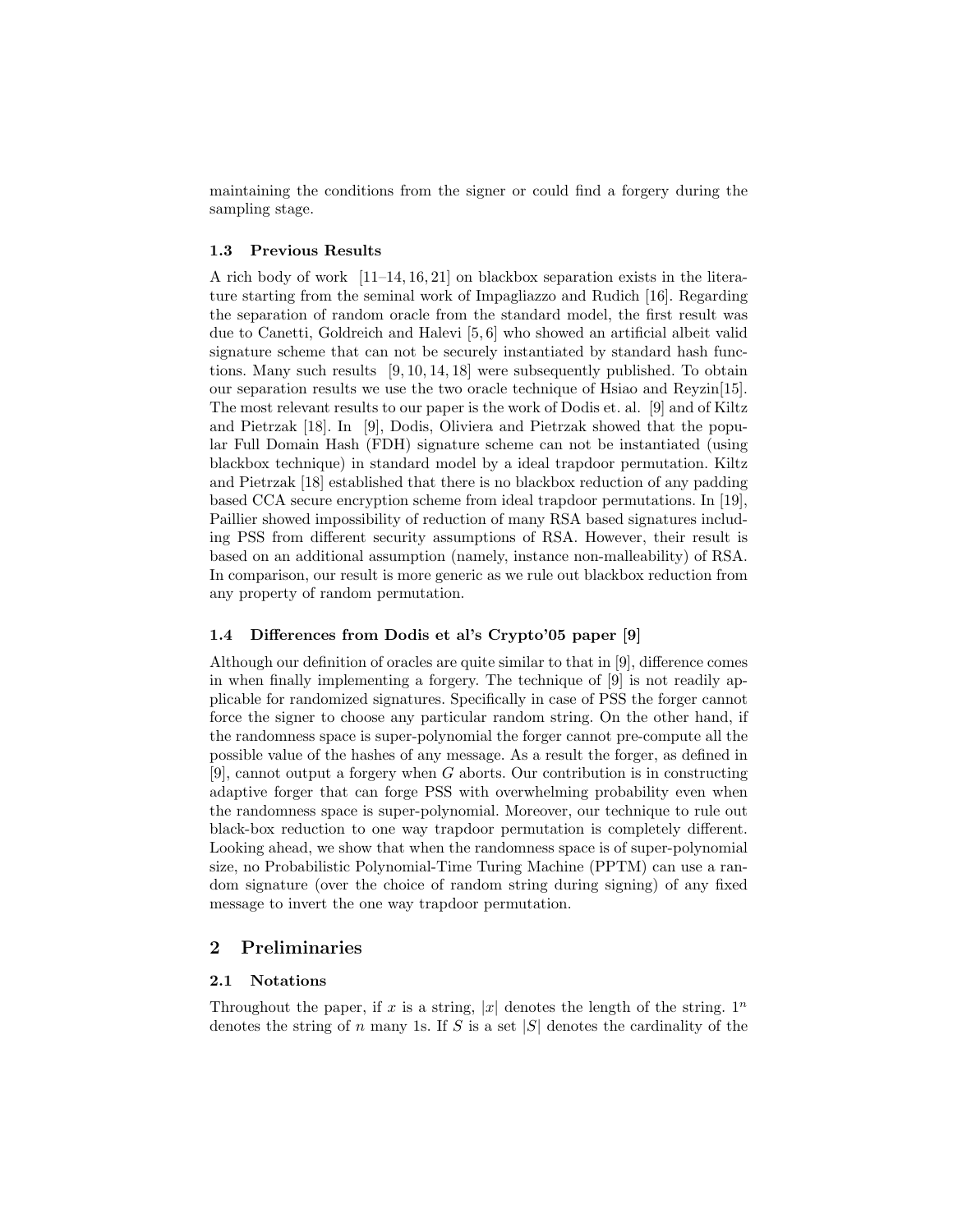set. We use  $negl(n)$  to denote any function  $\gamma : \mathbb{N} \to [0,1]$  where for any constant  $c > 0$  there exist  $n_0$  such that for all  $n > n_0$ ;  $\gamma(n) < 1/n^c$ . We call a function  $f(n)$  to be super-polynomial if for any constant  $c > 0$ , there exists  $n_0$  such that for all  $n > n_0$ ,  $f(n) > n^c$ .

#### 2.2 Trapdoor Permutations (TDPs)

**Definition 1.** A trapdoor permutation family is a triplet of PPTM (Tdg, F)  $(F^{-1})$ . Tdg is probabilistic and on input 1<sup>n</sup> outputs a key-pair  $(pk, td) \leftarrow_R$  $Tdg(1^n)$ .  $F(pk,.)$  implements a permutation  $f_{pk}$  over  $\{0,1\}^n$  and  $F^{-1}(td,.)$  implements the corresponding inverse  $f_{pk}^{-1}$ .

The most standard security property of TDP is one-wayness which says that it is hard to invert a random element without knowing the trapdoor. Formally, for any PPTM A

$$
Pr[(pk, td) \leftarrow_R Tdg(1^n), x \leftarrow_R \{0, 1\}^n : A(f_{pk}(x)) = x] \leq negl(n).
$$

Many other security notion for Trapdoor Permutations are known. Like [9, 18], we consider a wide class of security properties using the notion of  $\delta$ -hard games.

#### 2.3 Hard Games

A cryptographic game consists of two PPTMs C (Challenger) and A (Prover) who can interact over a shared tape. After the interaction, C finally outputs a bit d. We say, A wins the game if  $d = 1$  and denote it, following [9], by  $\langle C, A \rangle = 1$ .

**Definition 2.** A game defined as above is called δ-hard game if for all PPT A (in the security parameter n) the probability of win, when both  $C$  and  $A$  has oracle access to t uniform random permutations  $\pi_1, \pi_2, \cdots, \pi_t$  over  $\{0, 1\}^n$ , is at most negligible more than  $\delta$ . Formally C is a  $\delta$ -hard game if for all PPTM A

 $Adv_C(A, n) = Pr[\langle C^{\pi_1, \pi_2, \cdots, \pi_t}, A^{\pi_1, \pi_2, \cdots, \pi_t} \rangle = 1] \leq \delta + negl(n)$ 

The hardness of the game C (denoted by  $\delta(C)$ ) is the minimum  $\delta$  such that C is δ-hard.

For cryptographic games like one-wayness, partial one-wayness, claw-freeness;  $\delta = 0$ . For the game of pseudo-randomness  $\delta = 1/2$ . The notion of δ-hard game was considered in [18] as a generalization of hard games considered in [9]. It was pointed out in [18] that the result of [9] can easily be extended to this notion.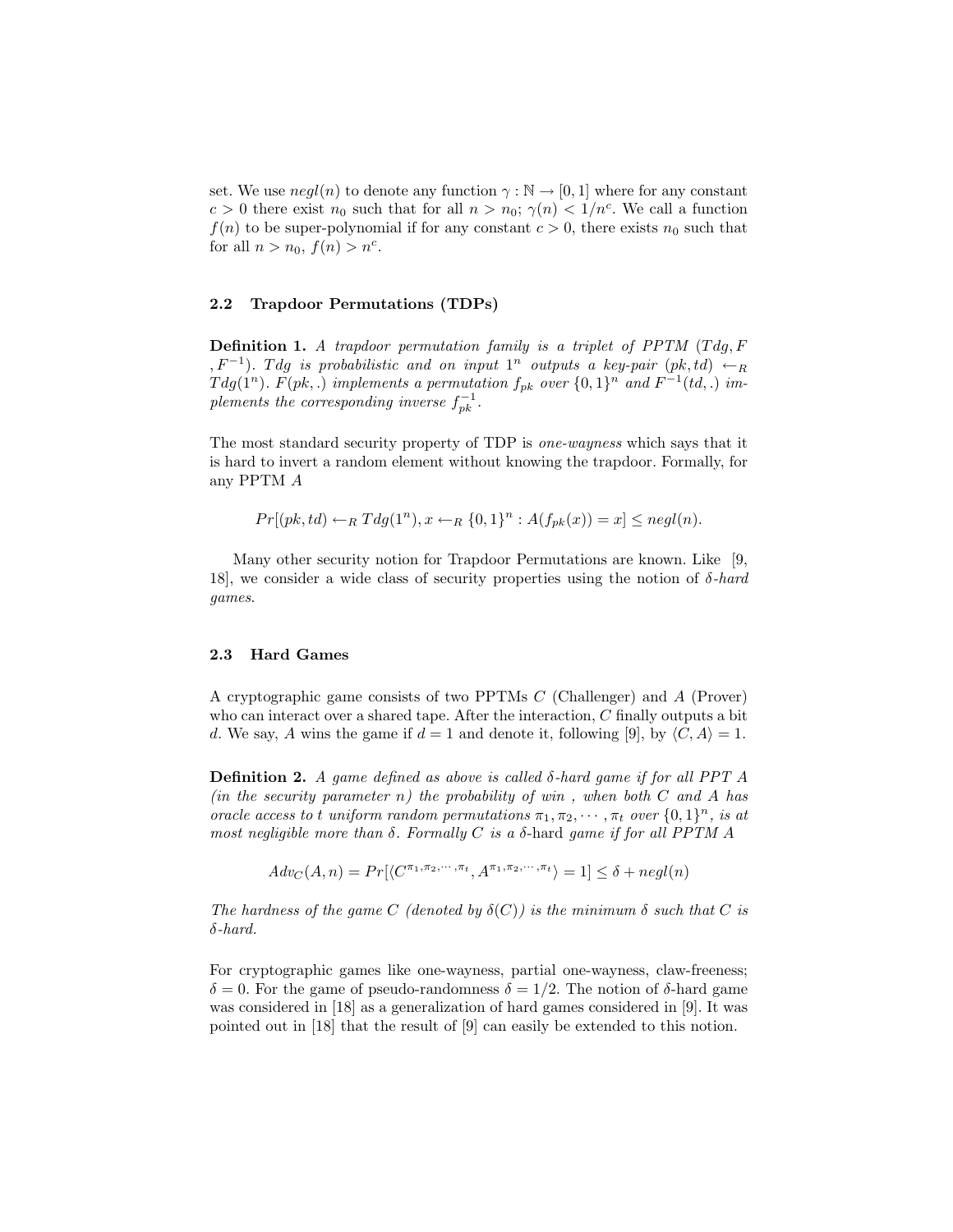#### 2.4 Ideal Trapdoor Permutations

The notion of Ideal Trapdoor permutation was coined in [18]. To remain consistent with literature, we follow the same notion.

Let  $TDP = (Tdg, F, F^{-1})$  be a trapdoor permutation. We say that  $TDP$  is secure for δ-hard game C if for all PPTM A,  $\text{Adv}_C(A, n) - \delta(C)$  is negligible even when the random permutations in the definition of hard game is replaced by  $TDP$ . Formally,  $TDP$  is secure iff,

$$
Pr[\langle C^{F(pk_1), F(pk_2), \cdots, F(pk_t)}, A^{F(pk_1), F(pk_2), \cdots, F(pk_t)} \rangle = 1] \le \delta + negl(n),
$$

where  $(pk_i, td_i) \leftarrow_R Tdg(1^n)$  for  $i = 1, \dots t$ .

**Definition 3.** TDP is said to be an ideal trapdoor permutation if it is secure for any  $\delta$ -hard game  $C$ .

We stress that, ideal trapdoor permutation does not exist (see [9] for proof). However as we are proving negative result, showing that PSS cannot be reduced to ideal trapdoor permutation (hence to any hard game) makes our result stronger. This implies that PSS cannot be black-box reduced to security notions like collision resistant hashing, pseudo-random functions, IND-CCA secure public key encryption schemes etc.

#### 2.5 Lossy Trapdoor Permutations(LTDPs)

Lossy Trapdoor Functions were introduced by Peikert et. al. in [20]. In this paper we consider a straightforward generalization to permutations. A family of  $(n, l)$  Lossy Trapdoor Permutations (LTDPs) is given by a tuple  $(S, \mathcal{F}, \mathcal{F}')$  of PPTMs.  $S$  is a sampling algorithm which on input 1 invokes  $\mathcal F$  and on input 0 invokes  $\mathcal{F}'$ .  $\mathcal{F}$  (called "Injective Mode") describes a usual trapdoor permutation; i.e. it outputs  $(f, f^{-1})$  where f is a permutation over  $\{0, 1\}^n$  and  $f^{-1}$  is the corresponding inverse.  $\mathcal{F}'$  (called "Lossy Mode") outputs a function  $f'$  on  $\{0,1\}^n$ with range size at most  $2^l$ . For any distinguisher D, LTDP-Advantage is defined as

$$
Adv_{(\mathcal{F},\mathcal{F}'),D}^{ltdp} = \left| Pr[D^f(.) = 1 : (f, f^{-1}) \leftarrow^R \mathcal{F}] - Pr[D^{f'}(.) = 1 : f' \leftarrow^R \mathcal{F}'] \right|.
$$

We call  $\mathcal F$  "lossy" if it is the first component of some lossy LTDP.

## 3 Signature Schemes

A signature scheme (Gen, Sign, Verify) is defined as follows:

- The key generation algorithm Gen is a probabilistic algorithm which given  $1^k$ , outputs a pair of matching public and private keys,  $(pk, td)$ .

- The signing algorithm Sign takes the message M to be signed, the public key pk and the private key td, and returns a signature  $\sigma = \text{Sign}_{td}(M)$ . The signing algorithm may be probabilistic.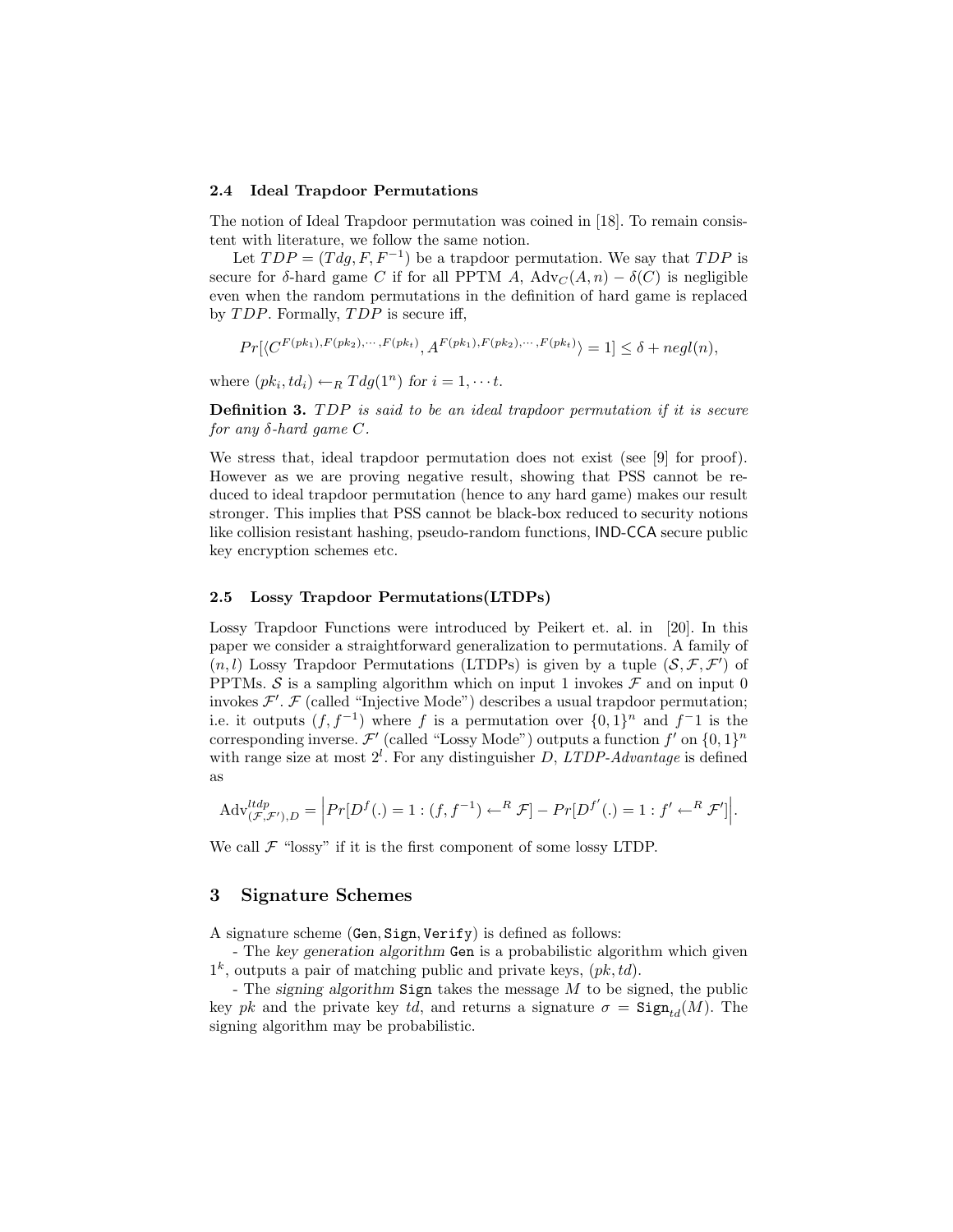- The verification algorithm Verify takes a message M, a candidate signature  $\sigma'$  and pk. It returns a bit  $Verify_{pk}(M, \sigma')$ , equal to one if the signature is accepted, and zero otherwise. We require that if  $\sigma \leftarrow \text{Sign}_{td}(M)$ , then Verify<sub>pk</sub> $(M, \sigma) = 1$ .

#### 3.1 Security of a Signature Scheme

In the existential unforgeability under an adaptive chosen message attack scenario, the forger can dynamically obtain signatures of messages of his choice and attempts to output a valid forgery. A valid forgery is a message/signature pair  $(M, x)$  such that  $Verify_{pk}(M, x) = 1$  whereas the signature of M was never requested by the forger.

### 3.2 Probabilistic Signature Scheme(PSS)



**Fig. 1.**  $PSS_H^{TDP}$ : The components of the image  $y = 0 \|\omega\| r^* \| g_2(\omega)$  are darkened. The signature of m is  $F^{-1}(td, y)$ 

Let  $TDP = (Tdg, F, F^{-1})$  be a trapdoor permutation. PSS uses a triplet  $H = (h, g_1, g_2)$  of hash functions such that,  $h: \{0, 1\}^* \to \{0, 1\}^{k_1}, g_1: \{0, 1\}^{k_1} \to$  $\{0,1\}^{k_0}$  and  $g_2: \{0,1\}^{k_1} \to \{0,1\}^{k-k_0-k_1-1}$ , where k, k<sub>0</sub> and k<sub>1</sub> are parameters.  $\mathtt{Gen}(1^k)$ 

1. Return  $(pk, td) = Tdg(1^k)$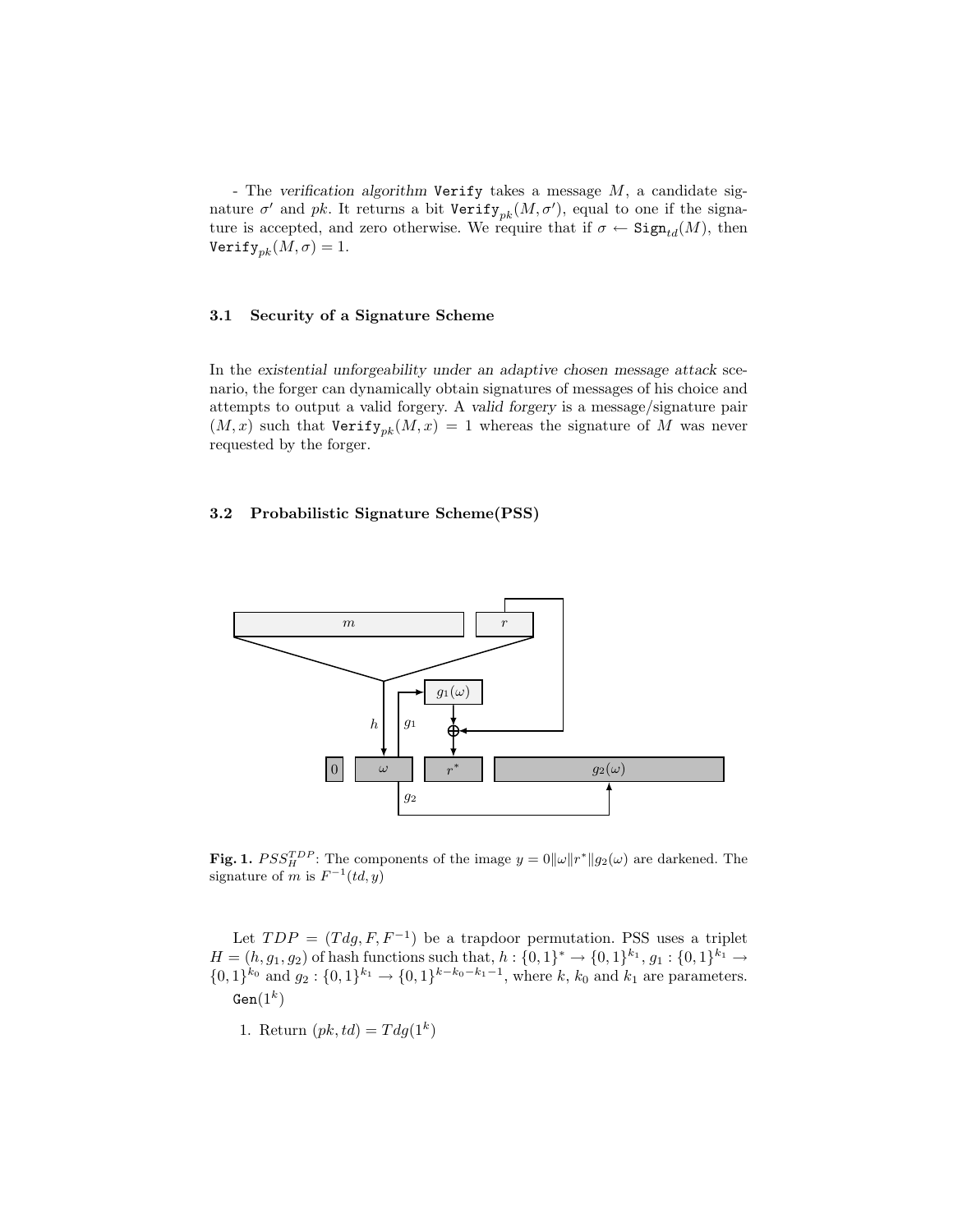$Sign_{td}(m)$ 1.  $r \leftarrow \{0, 1\}^{k_0}$ 2.  $\omega \leftarrow \hat{h}(m||r)$ 3.  $r^* \leftarrow g_1(\omega) \oplus r$ 4.  $y \leftarrow 0 \|\omega\| r^* \| g_2(\omega)$ 5. Return  $\sigma = F^{-1}(td, y)$ .  $\mathtt{Verify}_{pk}(m, \sigma)$ 1. Let  $y = F(pk, \sigma)$ 2. Parse y as  $0||\omega||r^*||\gamma$ . If the parsing fails return 0. 3.  $r \leftarrow r^* \oplus g_1(\omega)$ 4. If  $h(m||r) = \omega$  and  $g_2(\omega) = \gamma$  return 1. 5. else return 0.

Any PSS signature scheme can be instantiated by specifying the triplet of hash functions  $H = (h, g_1, g_2)$  and the trapdoor permutation  $TDP$ .  $PSS^{TDP}_{H}$  be the PSS signature scheme instantiated by H and TDP. For any  $H = (h, g_1, g_2)$ , the PSS transformation described above is defined as

$$
PSS_H^{f_{pk}}(m||r) = 0||h(m||r)||(r \oplus g_1(h(m||r))||g_2(h(m||r)).
$$

 $PSS_H^{f_{pk}}(m||r)$  is in fact the darkened area in Figure 1,  $y = 0 \|\omega\|r^*\|g_2(\omega)$ . Note,  $h, g_1, g_2$  can be oracle circuits with oracle access to  $f_{pk}$ . For the rest of the paper,  $PSS^{TDP}_{H}$  denotes the signature scheme, where as  $PSS^{f_{pk}}_{H}(\cdot)$  is the PSS transformation during Sign procedure before applying the trapdoor permutation. From the context these two notations are easily distinguishable.

The following observation is very important to our technique.

Observation 1 A collision after the PSS transformation implies collision in the random space. In other words,

$$
PSS_H^{f_{pk}}(M_1 \| r_1) = PSS_H^{f_{pk}}(M_2 \| r_2)
$$

implies  $r_1 = r_2$ .

As both the digests are same,  $\omega_1 ||r_1^*|| \gamma_1 = \omega_2 ||r_2^*|| \gamma_2$ ; we have  $\omega_1 = \omega_2$  and  $r_1^* = r_2^*$ . This leads to  $r_1 = r_2$ . So for two distinct random strings  $r_1$  and  $r_2$ , the digests of  $PSS_H^{f_{pk}}$  and hence the signatures are always different (irrespective of whether the messages are same or not)! As a side note, all our results are valid not only for PSS, but for any randomized signature scheme where the randomness is recoverable and hence the Observation 1 holds true.

# 4 No Blackbox Reduction from One way Trapdoor Permutations

One-wayness is the most common security property of a trapdoor permutation. All the previous security proofs of PSS in Random Oracle model are based on one wayness of underlying trapdoor permutation (specifically RSA). In this section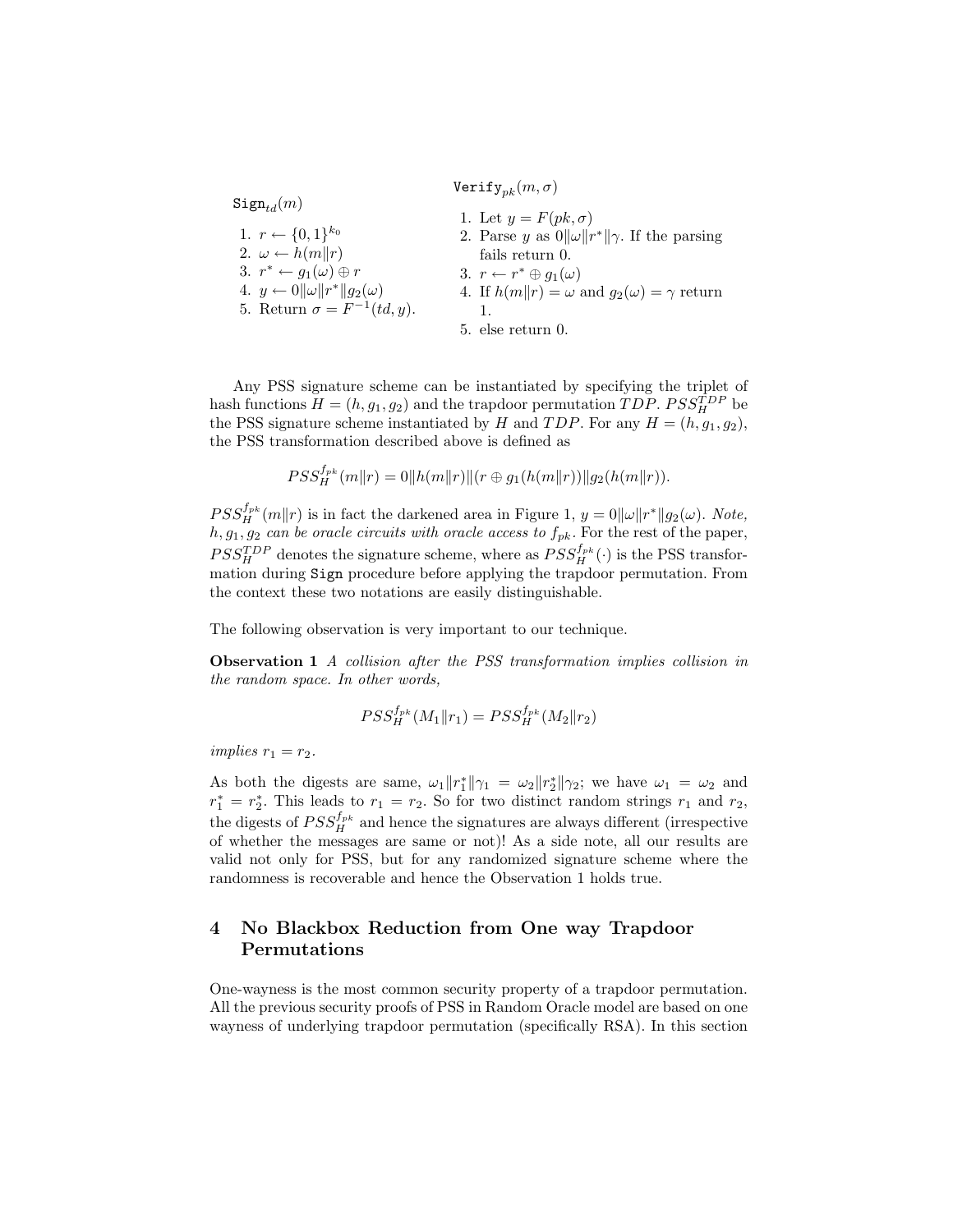we consider the possibility of reducing security of PSS from one-wayness of a trapdoor permutation, but in standard model. We show that when  $k_0 = \omega(\log n)$ , one cannot prove PSS secure via a blackbox reduction from one way trapdoor permutation even if the forger is never allowed to query the signer.

Recall that,  $r_1 \neq r_2$  implies  $PSS_H^{f_{pk}}(0||r_1) \neq PSS_H^{f_{pk}}(0||r_2)$ . So the set  $\{PSS_{H}^{f_{pk}}(0||r)|r \in \{0,1\}^{k_0}\}\$  is of super-polynomial size. Even if G returns one random signature (from a choice of superpolynomially many) of message 0, it is unlikely to be of any use of the adversary intended to invert  $TDP<sup>T</sup>$  on a uniformly chosen element z.

Following [15], Proposition 1, to rule out blackbox reductions, it is enough to construct two oracles  $T$  and  $G$  such the following holds:

- There exists an oracle PPTM  $TDP$  such that  $TDP<sup>T</sup>$  implements a trapdoor permutation.
- There exist an oracle PPTM A such that  $A^{T,G}$  finds a forgery under chosen message attack for  $PSS^{TDP^T}_{H}$ .
- $TDP^{T}$  is an one-way trapdoor permutation relative to the oracles T and G. That is,  $TDP^{T}$  is an one-way permutation even if the adversary is given oracle access to T and G.

**Definition of T** For any  $n \in \mathbb{N}$ , Choose  $2^n + 1$  permutations  $f_0, f_1, f_2, \cdots$ ,  $f_{2<sup>n</sup>-1}$  and g uniformly at random from the set of all permutations over  $\{0,1\}$ <sup>n</sup>. Now the oracle  $T$  is defined as follows:

 $- T_1(td) \rightarrow g(td)$  (generate public key from the trapdoor)  $-T_2(pk, y) \rightarrow f_{pk}(y)$  (evaluate)  $- T_3(td, z) \rightarrow f_{g(td)}^{-1}(z)$  (inversion)

**Implementing TDP**<sup>T</sup> We use  $T = (T_1, T_2, T_3)$  in the following way to construct (in the functional sense) the trapdoor permutation  $TDP^{T} = (Tdg, F_T, F_T^{-1})$ .

- $-T dg(1^n)$  chooses a uniform random  $td \leftarrow \{0,1\}^n$  and computes the corresponding public key as  $pk = T_1(td)$  and outputs  $(td, pk)$ .
- $F_T(pk, y)$  returns  $T_2(pk, y)$ .
- $F_T^{-1}(td, z)$  returns  $T_3(td, z)$ .

It is easy to check that as  $TDP^T$  implements a trapdoor permutation, as  $g(td)$  = pk.

**Description of G** The oracle G takes as input  $k \in \mathbb{N}$  and  $H \in \{0,1\}^*$ . G selects an  $r \in_R \{0,1\}^{k_0}$  and returns  $f_{pk}^{-1}(PSS_H^{f_{pk}}(0||r))$ . Here pk is the public key generated by  $T dg(1^k)$ .

As G always outputs a forgery for message 0, we get the following result.

**Lemma 1.** There is a PPTM A such that  $A^G$  outputs a forgery for PSS signature scheme.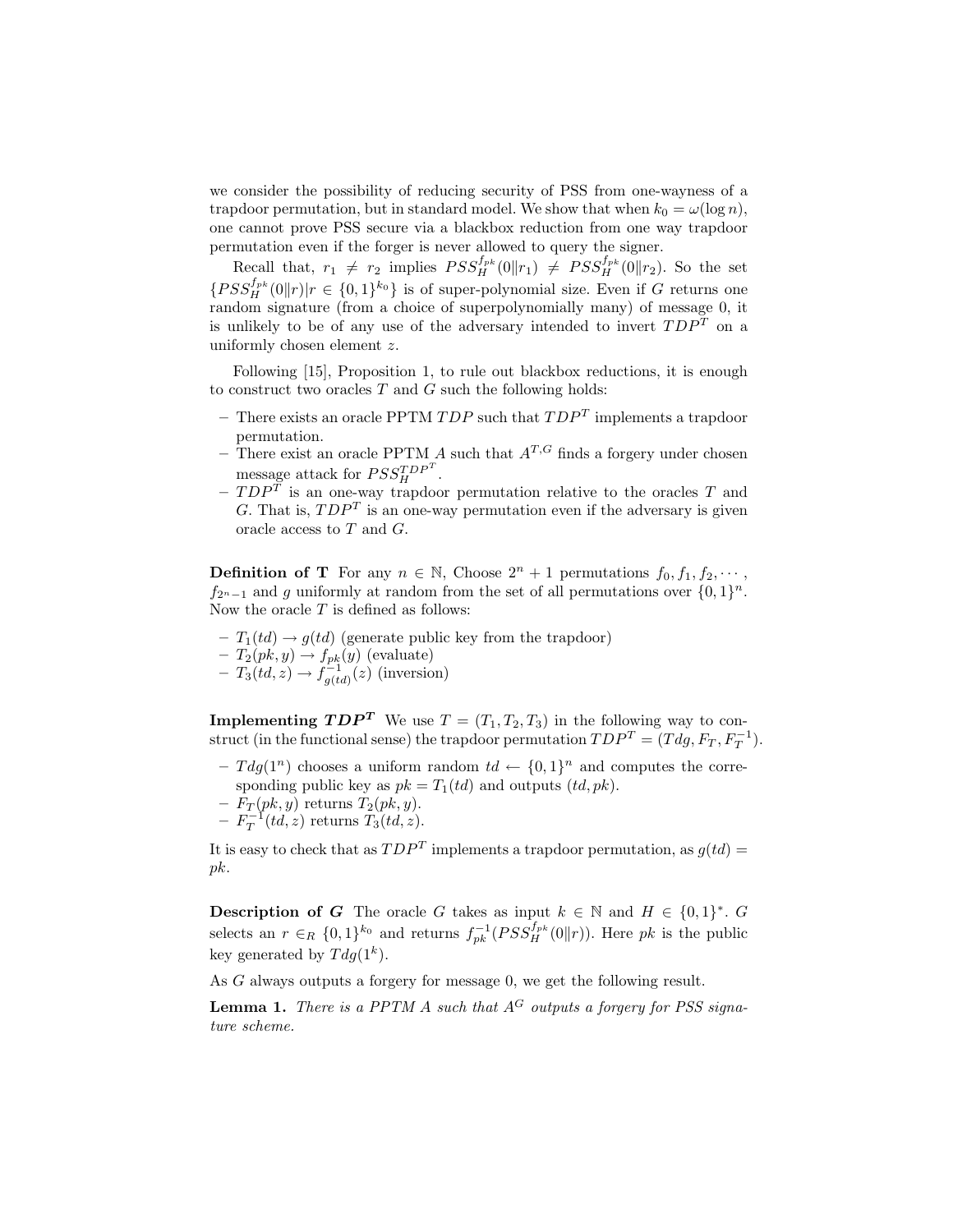## G does not break security of  $TDP^T$

Next we shall prove that  $TDP^T$  is one way, even relative to G. This is not at all obvious as G always provides forgery of the form  $f_{pk}^{-1}(PSS_{H}^{f_{pk}}(.))$  for a H of our choice! But we note that  $G(.)$  samples one z' from a set of superpolynomial size and outputs  $f_{pk}^{-1}(z)$ . Even if the adversary sets  $PSS_{H}^{f_{pk}}(0,r)$  for one r to be the challenge z she received, probability that  $f_{pk}(G(.)) = z$  is negligible. On the other hand if  $f_{pk}(G(.)) \neq z$ , then knowledge of inverse of some other point does not help the adversary to find  $f_{pk}^{-1}(z)$  with significant probability for a pseudorandom  $f_{pk}$ . Following the above discussion we have Lemma 2, whose detailed proof is given in the full version [4].

**Lemma 2.** A random permutation  $\pi : \{0,1\}^n \rightarrow \{0,1\}^n$  is one way even if adversary is allowed to make one inverse query on any input except the challenge.

Now, we can claim that  $TDP^T$  is one way even relative to G.

#### Lemma 3.

$$
Pr[A^{T,G}(pk, z) = x : F_T(pk, x) = z] \le negl(n),
$$

where  $x \leftarrow_R \{0,1\}^n$  and  $(pk, td) \leftarrow Tdg(1^n)$ .

For a proof of the above lemma, see [4].

We get the main result of this section as follows

**Theorem 1.** There is no blackbox reduction of Security under no message attack of Probabilistic Signature Scheme with superpolynomial randomness space from Oneway Trapdoor Permutations.

# 5 No Blackbox Reduction from an Ideal Trapdoor Permutation

The following theorem states that there is no adversary that can break the security of the  $TDP^T$  using any adversary (in black-box way) breaking  $PSS_H^{TDP^T}$ <br>by chosen message attack when  $TDP^T$  is an ideal permutation.

Theorem 2. There is no black-box reduction from a family of ideal trapdoor permutations to the existential unforgeability against chosen message attack of the PSS signature scheme.

Like the previous section, we shall construct a oracle  $G$  such that there exist a PPTM B such that  $B^G$  can forge PSS although  $TDP^T$  is secure even relative to G. We define, T and  $TDP^T$  as in section 4.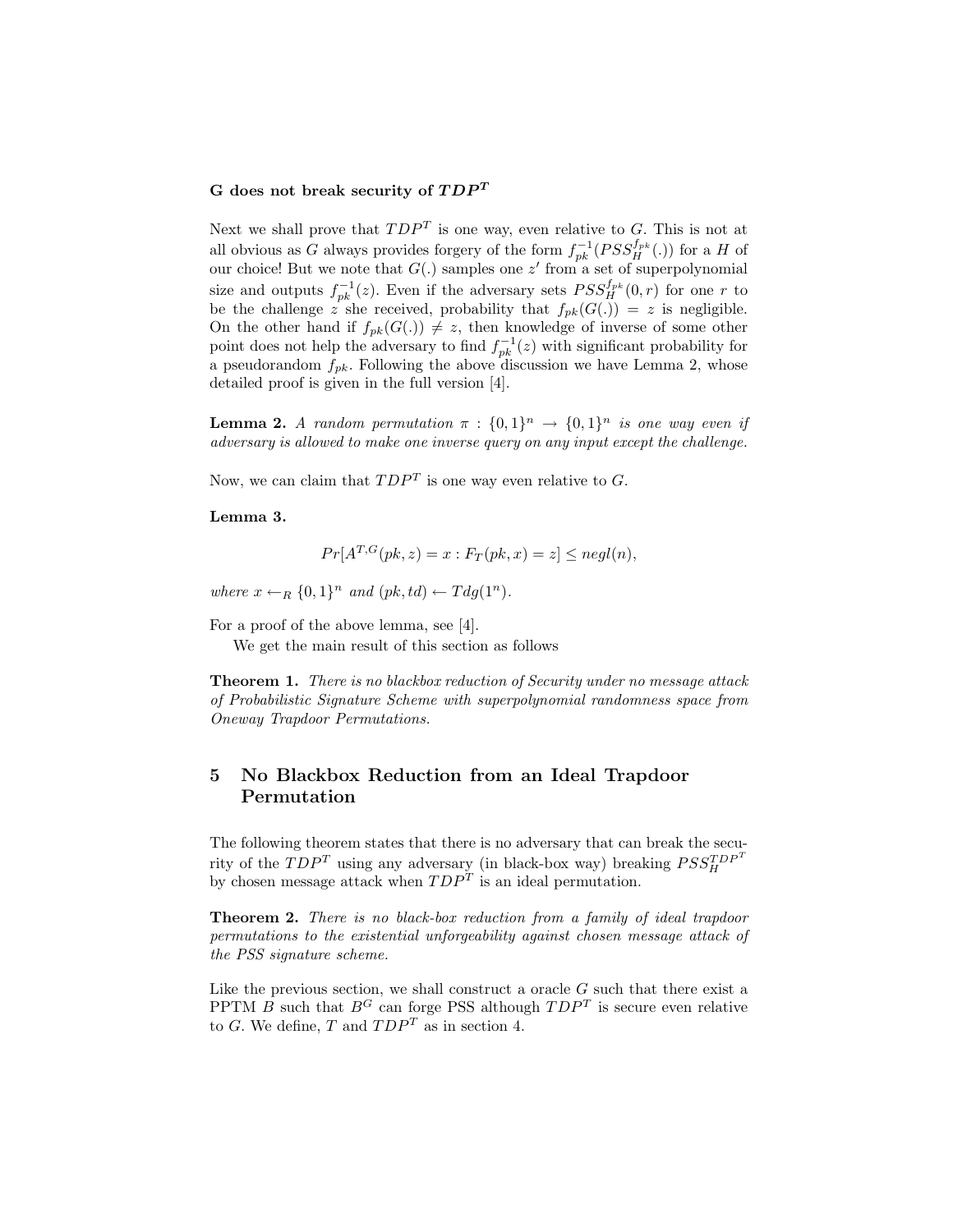**Definition of G** The oracle G works as follows. On input the description of the hash function triplet  $H = (h, g_1, g_2)$ , and the security parameter n, it selects  $t = \max(|H|, n)$  messages  $m_1, m_2, \cdots m_t$  uniformly at random from  $\{0, 1\}^* \setminus \{0\}$ and outputs them as a set of challenge messages. G expects valid and distinct signatures of all the messages.  $G$  also keeps a list (initially empty) of description of input hash functions, the challenge messages and the forgery it returns. If the description of the hash matches then G outputs the same challenge messages. If it gets valid signatures (as described below) then it outputs the previously returned forgery from the list.

Once it receives the messages and the signatures  $(m_1, m_2, \dots, m_t, \sigma_1, \sigma_2, \dots, \sigma_t)$  $\sigma_t$ ), G checks for the following conditions.

1.  $\sigma_1, \dots, \sigma_t$  are valid signatures for  $m_1, \dots, m_t$ . Recover  $r_1, \dots, r_t$  such that,

$$
PSS_{H}^{f_{pk}}(m_1||r_1) = f_{pk}(\sigma_1), \cdots, PSS_{H}^{f_{pk}}(m_t||r_t) = f_{pk}(\sigma_t).
$$

2.  $\sigma_i \neq \sigma_j$  (or equivalently  $PSS_H^{f_{pk}}(m_i||r_i) \neq PSS_H^{f_{pk}}(m_j||r_j)$ ) for all  $1 \leq i <$  $j \leq t$ . 3.  $\{PSS_H^{f_{pk}}(m_1||r_1), \cdots, PSS_H^{f_{pk}}(m_t||r_t)\} \cap Y_{f_{pk}}^{PSSH}(r_1, \cdots, r_t) = \emptyset$  where

$$
Y_{f_{pk}}^{PSS_H}(r_1, \dots, r_t) = \{f_{pk}(x) | \exists i, 1 \le i \le t,
$$
  

$$
PSS_H^{f_{pk}}(m_i || r_i) \text{ makes the oracle query } x\}.
$$

If all the above conditions are satisfied then  $G$  chooses one  $r$  uniformly at random from  $\{0,1\}^{k_0}$  and returns  $f_{pk}^{-1}(PSS^{f_{pk}}_H(0||r))$ . Here  $pk$  is the public key generated by  $Tdg(1^k)$ .

# $G$  breaks the security of  $PSS^{TDP^T}_H$

**Lemma 4.** There is a PPTM  $B^G$  that can mount existential forgery by chosen message attack on PSS with overwhelming probability.

*Proof.* The goal of  $B^G$  is to either generate a forgery on it's own or use the sign oracle to get signatures of  $m_1, \dots, m_t$  such that Condition 1, Condition 2 and 3 get satisfied. Then  $B^G$  can use output of G to produce forgery for the message 0. We describe two constructions of  $B^G$  depending on size of the randomness space or  $k_0$ .

**Case I:**  $k_0 = \mathcal{O}(\log n)$  : In this case  $B^G$  precomputes  $PSS_H^{f_{pk}}(m_i||r)$  for all  $r \in \{0,1\}^{k_0}$  and  $i = 1 \cdots t$  and checks whether the Condition 3 from Section 5 would get satisfied or not for any possible choice of  $r$  by the Sign oracle. If not B can find some  $m_i, m_j, r_i, r_j, x$  such that

$$
PSS_H^{f_{pk}}(m_i||r_i) = f_{pk}(x),
$$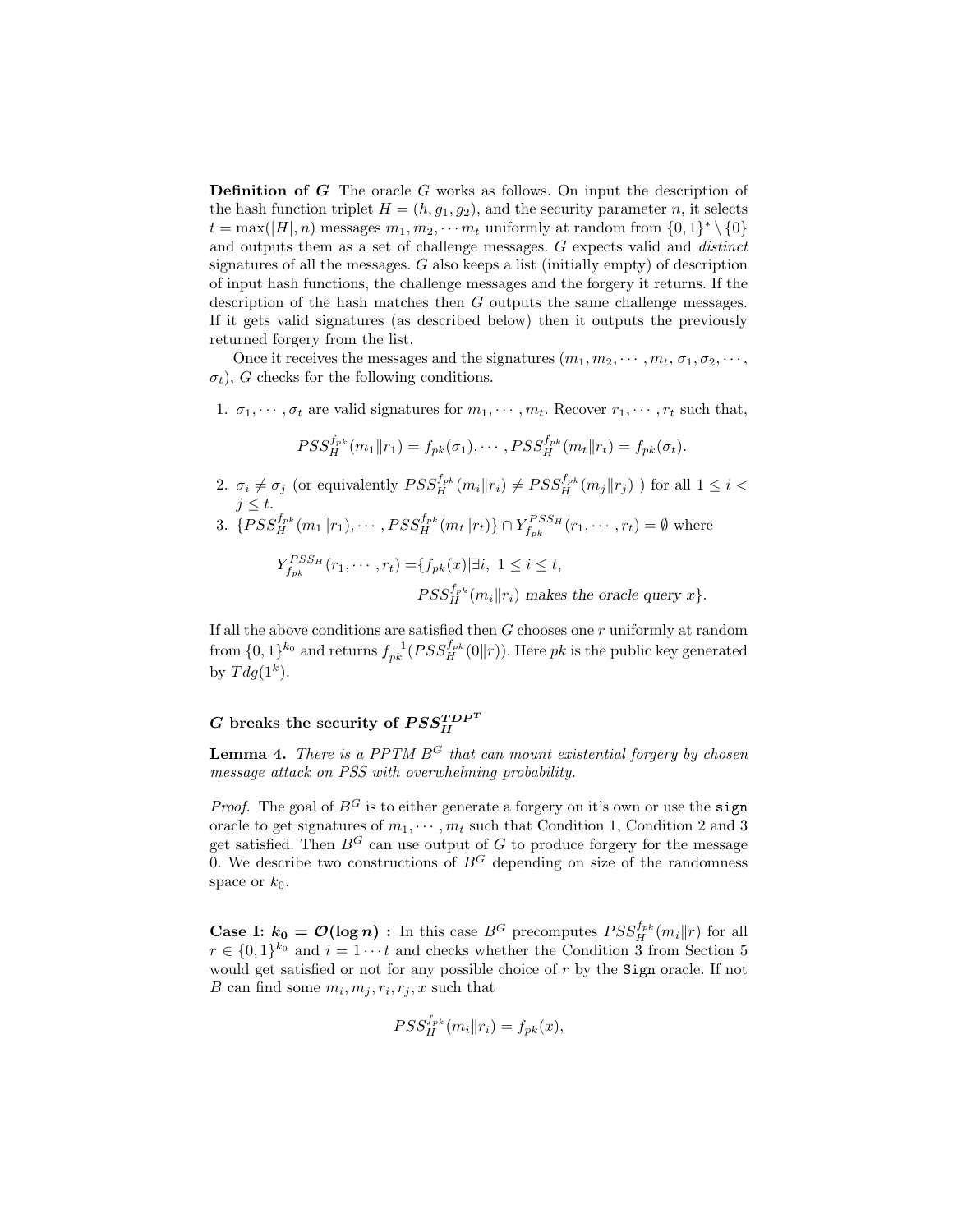Algorithm 1  $B^G$ : Phase-I

1:  $r_i^k \leftarrow_R \{0,1\}^{k_0} : 1 \leq i \leq t, 1 \leq k \leq t$ 2:  $V = \{PSS_H^{f_{pk}}(m_i || r_i^k) : 1 \le i \le t, 1 \le k \le t\}$ 3:  $Y = \{f_{pk}(x) | \exists i, k, 1 \le i \le t, 1 \le k \le t\}$ s. t.  $PSS^{f_{pk}}_H(m_i, r_i^k)$  makes oracle query  $f_{pk}(x)$ } 4: if  $V \cap Y \neq \emptyset$  then 5: Output Direct Forgery 6: end if

where  $PSS_{H}^{f_{pk}}(m_j||r_j)$  makes the oracle query  $f_{pk}(x)$ . In this case B can easily produce the forged signature x for the message  $m_i$ .

Otherwise to take care of Condition 2,  $B^G$  calls the **Sign** oracle to get valid signatures for message  $m_i$ 's one by one for  $i = 1$  to t. After receiving the  $i<sup>th</sup>$ signature  $\sigma_i$  it always recovers the randomness  $r_i$  and checks whether

$$
PSS_H^{f_{pk}}(m_i||r_i) = PSS_H^{f_{pk}}(m_j||r_i)
$$

for some  $i < j \leq t$ . Because of Observation 1 it is sufficient to check with the fixed  $r_i$  for collision detection purposes. If the above condition gets true again  $B^G$ can readily output a forged signature for message  $m_j$  as  $\sigma_i$ . Otherwise,  $B^G$  ends up with  $\sigma_1, \cdots, \sigma_t$  such that all the three conditions in Section 5 are satisfied. So  $B^G$  can easily use G to produce a forgery for the message 0. Hence  $B^G$  succeeds to forge PSS with probability 1.

**Case II:**  $k_0 = \omega(\log n)$ : In this case the randomness space is of superpolynomial size, hence  $B^G$  cannot precompute all the possible outputs of  $PSS^{f_{pk}}_H(m||\cdot)$ even for a single message  $m$ . However, we observe that the "no collision" requirement or Condition 2 can easily be taken care of by a technique similar to the previous one. To take care of Condition 3, we adopt a sampling procedure.  $B^G$  works in two phases. In *Phase-I*, *B* samples some random r's from  $\{0,1\}^{k_0}$ uniformly and simulate the signing procedure by the real Sign oracle that would be queried in Phase-II. Then the probabilities that Condition 3 gets satisfied in Phase-I or in Phase-II are essentially the same. We set our parameters such a way, with high probability either Condition 3 does not hold in Phase I (hence direct forgery) or it holds in Phase-II (forgery via oracle G, provided Condition 2 holds).

Success Probability of  $B^G$  in Case II : In Line 21 of Algorithm 2, Condition 1 and Condition 2 are always satisfied. So  $B^G$  can abort only in two ways.

- 1. In Line 16 of Algorithm 2,  $\Sigma_i$  becomes empty for some i,  $1 \leq i \leq t$ .
- 2. In Line 21 of Algorithm 2, Condition 3 gets violated.  $r_1, \dots, r_t$  be the random strings recovered from  $\sigma_1, \cdots, \sigma_t$ . Violation of Condition 3 over here implies there exists some  $i, j, 1 \leq i, j \leq t, i \neq j$  such that

$$
PSS_H^{f_{pk}}(m_i||r_i) = f_{pk}(x),
$$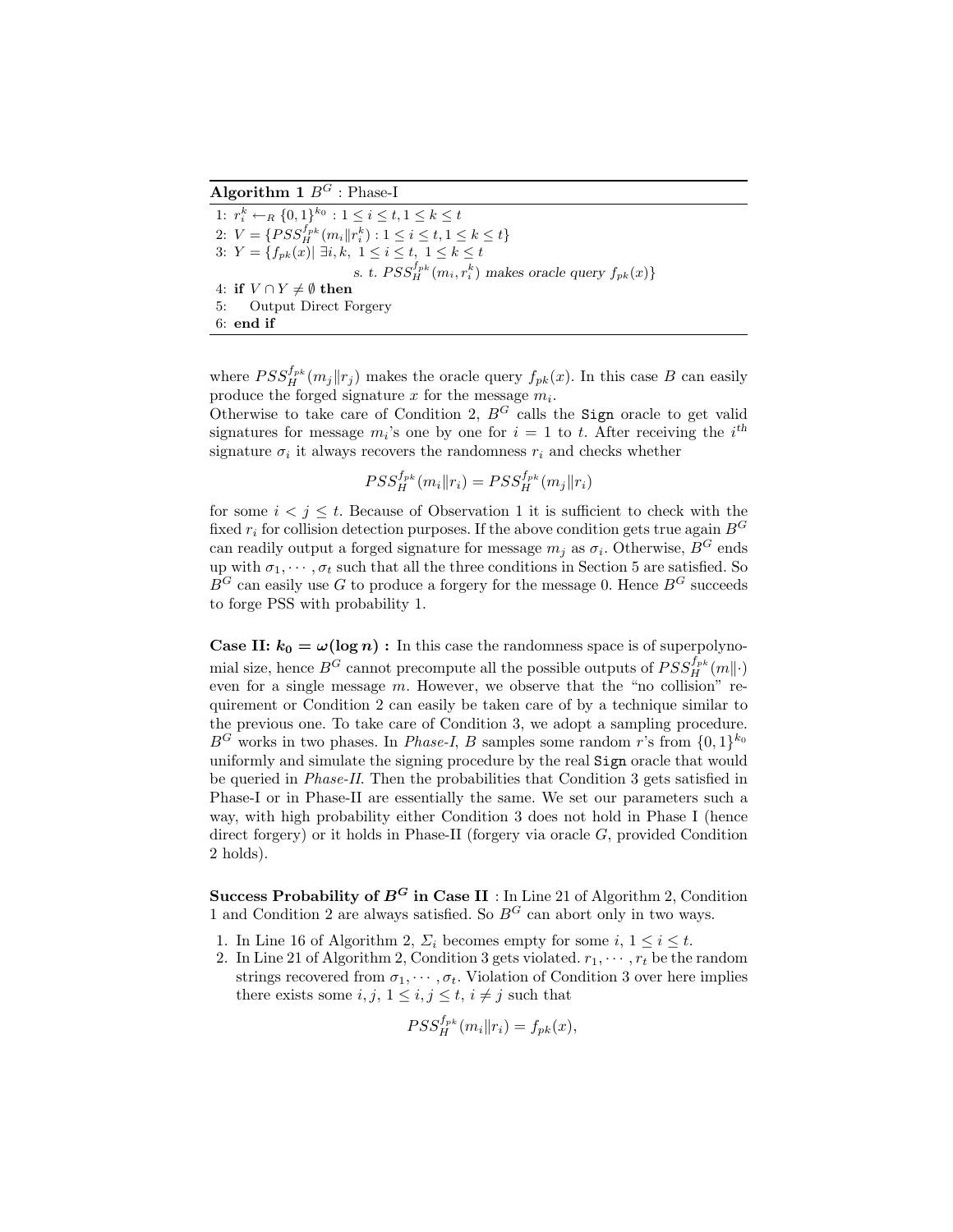Algorithm 2  $B^G$ : Phase-II

1: for  $i = 1$  to  $t$  do  $2:$  $\sigma_i^1 \leftarrow \texttt{Sign}(m_i), \cdots, \sigma_i^t \leftarrow \texttt{Sign}(m_i)$ 3:  $\Sigma_i = {\sigma_i^1, \cdots, \sigma_i^t}$ 4: Recover  $r_i^1, \cdots, r_i^t$  from  $\sigma_i^1, \cdots, \sigma_i^t$  using Verify. 5: for  $j = i + 1$  to t do 6: if  $PSS_{H}^{f_{pk}}(m_i||r_i^k) = = PSS_{H}^{f_{pk}}(m_j||r_i^k)$  for some  $1 \leq k \leq t$  then 7: Output Direct Forgery  $(m_j, \sigma_i^k)$ 8: end if 9: end for 10: for  $k = 1$  to t do 11:  $X_{i,k} \leftarrow \{x | PSS_H^{f_{pk}}(m_i || r_i^k) \text{ makes oracle query } f_{pk}(x)\}\$ 12: if  $\sigma_i^k \in X_{i,k}$  then 13:  $\Sigma_i \leftarrow \Sigma_i \setminus \{\sigma_i^k\}$ 14: end if 15: end for 16: if  $\Sigma_i = \emptyset$  then 17: Output ⊥ 18: end if 19: Pick any  $\sigma_i \in \Sigma_i$ 20: end for 21: if  $\sigma_1, \dots, \sigma_t$  satisfy Condition 1, Condition 2 and Condition 3 from Section 5 then 22: Output forgery via G 23: else 24: Output ⊥ 25: end if

where  $PSS_{H}^{f_{pk}}(m_j||r_j)$  makes the oracle query x.

Moreover, in both the cases no forgery was found in Algorithm 1.

Let us consider the case where for some  $i$ ,  $\Sigma_i$  is empty. It implies for some  $i$ , for all  $k = 1, \dots, t, \sigma_i^k \in X_{i,k}$  and hence was removed from  $\Sigma_i$ . Fix some  $i$ . Let us call the set of r for which  $PSS_H^{f_{pk}}(m_i, r) = f_{pk}(x)$  and x was queried while computing  $PSS_H^{f_{pk}}(m_i, r)$  as BAD. Suppose

$$
Pr_r[r \in BAD] = \theta.
$$

Now the event  $\Sigma_i = \emptyset$  and no forgery was found in Phase-I implies that the random strings  $r^{(i)}$ , sampled in Phase 1 were not from the BAD set and all of  $r_i^1, r_i^2, \cdots, r_i^t$  was from BAD. As **Sign** and B samples independently, probability of  $\Sigma_i = \emptyset$  is  $\theta^t (1-\theta)^t \leq 2^{-t}$ . Taking union bound over all *i*, the probability that for some *i*,  $\Sigma_i$  is empty is at most  $t/2^t$ .

For the second case, the chosen  $\sigma_i$ s were not queried while computing them; rather one  $\sigma_i$  was queried while computing some other  $\sigma_j$ . Recall that maximum number of  $f_{pk}$  queries (made by  $PSS^{f_{pk}}_H$ ) while computing one signature is |H|. As, for any  $j \Sigma_j \leq t$ , for each  $j = 1, 2, \dots, t; j \neq i$ , maximum number of  $f_{pk}$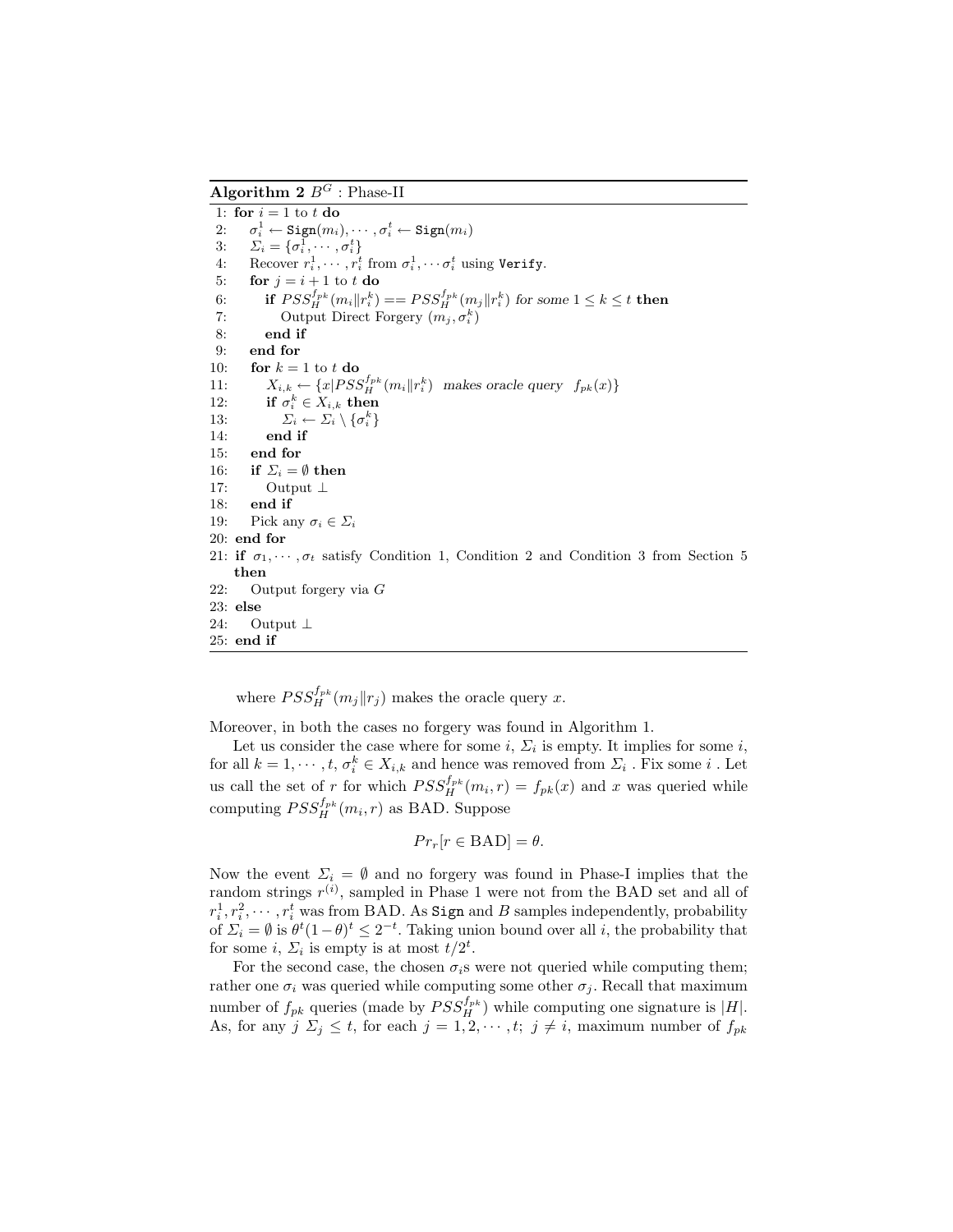queries made while computing  $\Sigma_j$  is at most  $t|H|$ . So overall, for all  $j \neq i$ , total number of  $f_{pk}$  queries made by the  $PSS_{H}^{f_{pk}}$  was  $t^2|H|$ . As, there are  $2^{|r|}$  choices of random string, implying  $2^{|r|}$  choices for each  $\sigma_i^k$ , and **Sign** runs each time with independent random coins, probability that at least one  $\sigma_i^k$  was from those  $t^2|H|$  many  $f_{pk}$  queries is at most  $\frac{t^4}{2^{k}}$  $rac{t^*}{2^{k_0}}$ .

Hence we get that

 $Pr[B^G \rightarrow \perp]$  $\leq \Pr[\exists i; \Sigma_i = \emptyset] + \Pr[\exists i, j; \sigma_i \in \{\ f_{pk} \text{ queries made while computing } \sigma_j \ \}]$  $\leq \frac{t}{\infty}$  $\frac{t}{2^t} + \frac{t^4|H|}{2^{|r|}}$  $2^{|r|}$ 

Putting  $t = max(|H|, n), |r| = \omega(\log n)$  and  $|H| \leq n^c$  for some constant c,  $Pr[B^G \rightarrow \perp]$  is  $negl(n)$ .

# G does not break the security of  $TDP^T$

**Lemma 5.** For any oracle PPTM B and any  $\delta$ -hard game C (with  $t = t(n)$ ) implicitly defined by  $C$ ),

 $Pr[\langle C^{F(pk_1), F(pk_2), \cdots, F(pk_t)}, A^{F(pk_1), F(pk_2), \cdots, F(pk_t), G} \rangle = 1] \leq \delta + negl(n),$ 

where  $(pk_i, td_i) \leftarrow_R T dg(1^n)$  for  $i = 1, \dots t$ .

Proof. The proof of the above lemma is essentially same as in proof of Lemma  $2$  in [9], where one argues in the absence of oracle  $G$  the claim holds because of computational indistinguishability of  $f_{pk}$  from a random permutation. Moreover, Lemma  $6$  below states the accepting condition of oracle  $G$  can only be satisfied with a negligible probability.  $\square$ 

**Lemma 6.** Let f be a random permutation on  $\{0,1\}^n$  and  $c \geq 1$  be a constant,  $m_1, \dots, m_t$  be n-bit values with  $t = \max(|H|, n)$ . For any oracle TM A which makes at most  $n^c$  oracle queries, we have (the probability is over randomness of f)

$$
\Pr[A^f \to (H, x_1, \cdots, x_t)] = \textit{negl}(n)
$$

where,  $|H| \leq n^c$  and the output satisfies the following conditions for some  $k_0$ -bit  $r_1, \cdots, r_t$ 

1. 
$$
f^{-1}(PSS_H^f(m_1||r_1)) = x_1, \dots, f^{-1}(PSS_H^f(m_t||r_t)) = x_t
$$
.  
\n2.  $f^{-1}(PSS_H^f(m_i||r_i)) \neq f^{-1}(PSS_H^f(m_j||r_j))$  for all  $1 \leq i < j \leq t$ .  
\n3.  $\{PSS_H^f(m_1||r_1), \dots, PSS_H^f(m_t||r_t)\} \cap Y_f^{PSS_H}(r_1, \dots, r_t) = \emptyset$ , where  
\n
$$
Y_f^{PSS_H}(r_1, \dots, r_t) = \{f(x)|\exists i, 1 \leq i \leq t,
$$

$$
PSS_{H}^{f}(m_i||r_i)
$$
 makes the oracle query x.

Lemma 6 can proved following the same technique of Lemma 3 of [9]. For a proof, we refer the reader to the full version of this paper [4].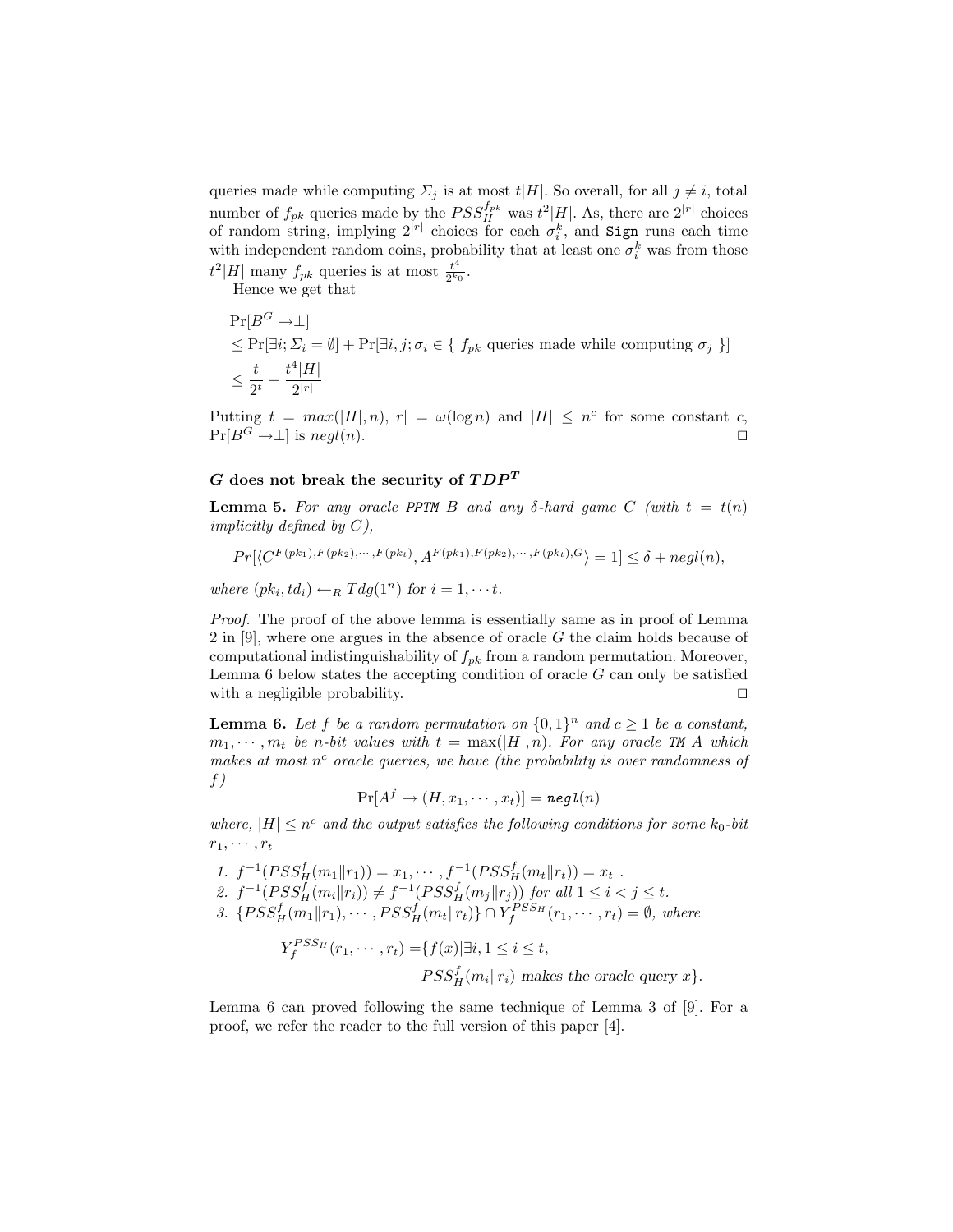## 6 No Reduction from Lossy Trapdoor Permutations

Lossy Trapdoor Functions, introduced by Peikert et. al. has gained considerable attention in recent years. In a recent work [17], has proven IND-CPA security of OAEP under Lossy Trapdoor Permutation. Moreover different constructions like IND-CCA secure encryption, which cannot be reduced to standard trapdoor permutation using blackbox techniques, were proven reducible to Lossy Trapdoor Permutations. In this section we show that there is no blackbox reduction of existential unforgeability of PSS against chosen message attack from Lossy Trapdoor Permutations as well. Specifically, Let  $LTDP = (S, F, F')$  be a family of Lossy Trapdoor Permutation. We define the output of PSS based on LTDP as  $\sigma = f^{-1}(PSS_H(m||r))$  where  $(f, f^{-1}) \in F$ . Note that, while instantiating PSS by a lossy TDP, we consider the trapdoor permutation to be the injective mode of the TDP.

Theorem 3. There is no blackbox reduction of existential unforgeability against chosen message attack of Probabilistic Signature Scheme from Lossy Trapdoor Permutations.

Proof To prove Theorem 3, we need new definitions of the oracles.

**Definition of T** T is defined as a pair  $(T, T')$ . Choose  $2^n + 1$  permutations  $f_0, \dots, f_{2^n-1}$  and g uniformly at random from the set of all permutations over  ${0,1}<sup>n</sup>$ . Moreover choose  $2<sup>n</sup>$  functions  $e_0, \dots, e_{2<sup>n</sup>-1}$  uniformly at random from the set of all functions from  $\{0,1\}^n$  to  $\{0,1\}^l$ .

Oracle T works as follows:

- $T_1(td) \rightarrow g(td)$  (generate public key from the trapdoor)
- $-T_2(pk, y) \rightarrow f_{pk}(y)$  (evaluate)
- $T_3(td, z) \rightarrow f_{g(td)}^{-1}(z)$  (inversion)

On the other hand  $T'$  is defined as follows

$$
-T'(pk, x) = f_{pk}(1^{n-l}||e_{pk}(x))
$$

Now we define the  $LTDP^{T,T'} = (S,(F, F^{-1}), F')$  as follows

- $S(b)$  If  $b = 1$ , choose a uniform random  $td \leftarrow \{0, 1\}^n$  computed  $pk = T_1(td)$ and return (pk,td), otherwise choose a uniform random  $pk \leftarrow \{0, 1\}^n$  and return  $(pk, \perp)$ .
- $F(pk, y)$  returns  $T_2(pk, y)$ .
- $F^{-1}(td, z)$  returns  $T_3(td, z)$ .
- $-F'(pk, y)$  returns  $T'(pk, x)$ .

**Lemma 7.** LTDP<sup>T,T'</sup> implements a secure  $(n, l)$  Lossy Trapdoor Permutation when  $l = \mathcal{O}(n^{\frac{1}{c}})$  for a positive constant c.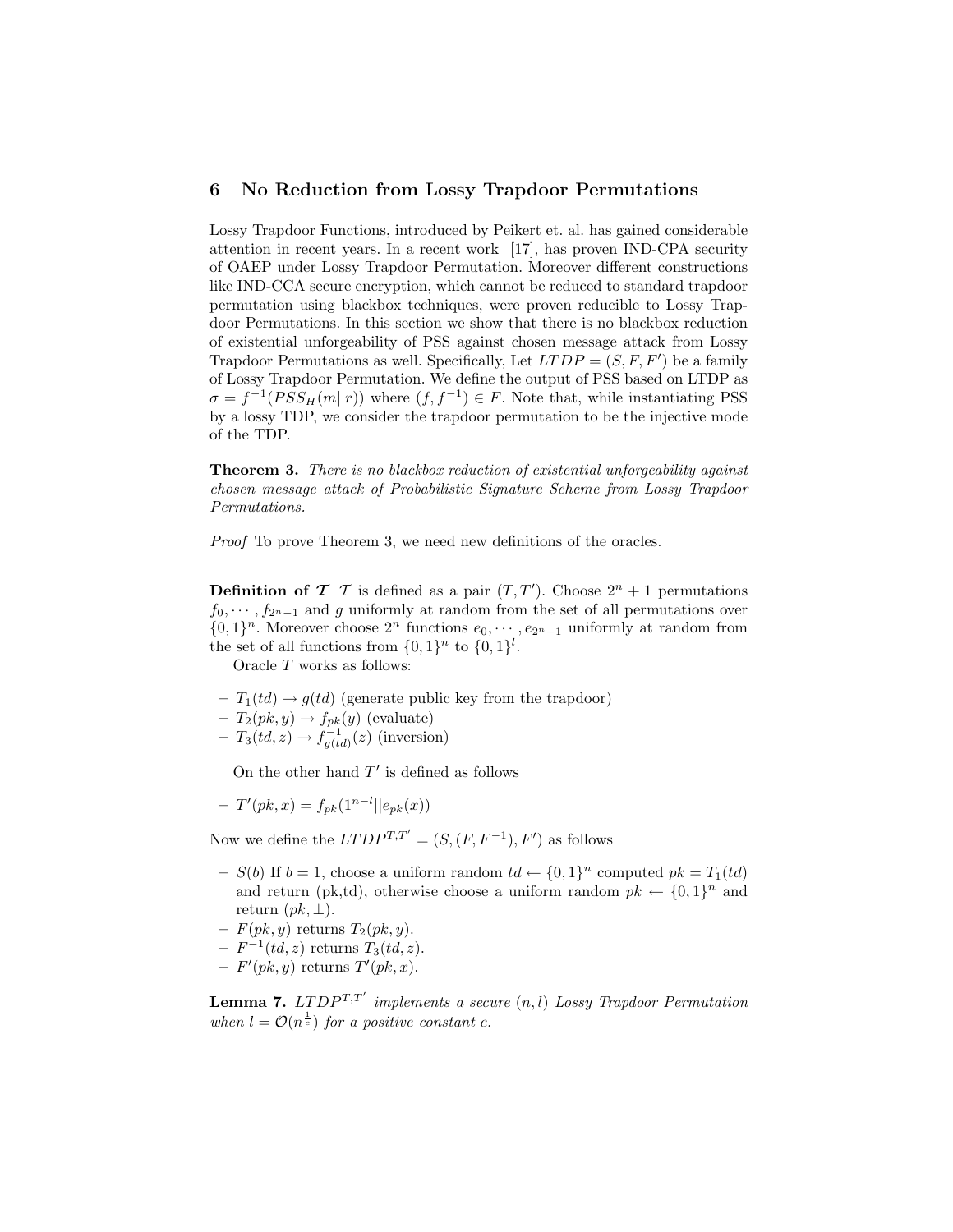*Proof.* Recall that, to show the security of  $LTDP^{T,T'}$ , we need to argue that for any efficient distinguisher  $D$ ,  $|Pr[D^F = 1] - Pr[D^{F'} = 1]|$  is negligible. Consider a random function  $e' : \{0,1\}^n \to \{0,1\}^l$  and a random permutation  $\pi$ :  $\{0,1\}^n \to \{0,1\}^n$ . It is easy to check that  $\pi(1^{n-l}||e'())$  has the same distribution of a random permutation until a collision in  $e'$ .  $e'$  being a random function, the collision probability is  $q^2/2^l$ , which is negligible for  $q = \mathcal{O}(n^{c_1})$  for some constant  $c_1 > 0$ .

Now using the fact that a function (permutation) chosen uniformly at random from the set of exponentially many functions (permutations) is indistinguishable form a random function (permutation), the lemma follows.  $\square$ 

**Definition of**  $G$  : Informally,  $G$  will work exactly the same way as in the previous case when the underlying permutation is in injective mode. When the permutation is lossy G can abort instead of returning a forgery. So effectively, when instantiated by the lossy mode  $G$  always aborts and in injective mode  $G$ aborts if the conditions are not satisfied.

In more detail, G works in the following way. On input the description of the hash functions  $h, g_1$  and  $g_2$ , it selects t (to be fixed later) messages  $m_1, m_2, \cdots m_t$ uniformly at random from  $\{0,1\}^* \setminus 0$  and outputs them as a set of challenge messages. G expects valid and distinct signatures of all the messages. G also keeps a list (initially empty) of description of input hash functions, the challenge messages and the forgery it returns. If the description of the hash matches then G outputs the same challenge messages. If it gets valid signatures (as described below) then it outputs the same forgery from the list.

Once it receives the messages and the signatures  $(m_1, m_2, \dots, m_t, \sigma_1, \sigma_2, \dots)$  $\sigma_t$ ), G first checks whether the signatures are valid and distinct.

 $-F(pk, \sigma_i) = PSS_H^{f_{pk}}(m_i||r)$  for some r. This signature verification is to make sure that that calling algorithm has access to signing oracle.  $-\sigma_i \neq \sigma_j$  for all  $i \neq j$ 

If the above two conditions are satisfied then G finds the random strings used in the signatures. Let  $r_1, r_2, \dots, r_t$  be the random strings

- 
$$
\{F(pk, \sigma_1), F(pk, \sigma_2), \cdots, F(pk, \sigma_t)\} \cap Y_T = \emptyset
$$
 where  

$$
Y_T = \{F(pk, x) | \exists i, 1 \le i \le t, \; PSS_H^{f_{pk}}(m_i || r_i) \text{ queries } F(pk, x) \}.
$$

Finally G checks whether F is the lossy mode<sup>3</sup>, if yes it aborts; otherwise G chooses one r uniformly at random from  $\{0,1\}^{k_0}$  and computes the PSS hash of  $0||r$  as  $y = 0||h(0||r)||g_1(h(0||r)) \oplus r||g_2(h(0||r))$ . Finally it returns the forgery as  $(0, F^{-1}(td, y)).$ 

In order to use  $G$  to distinguish the lossy and the injective mode, any distinguisher has to construct a satisfying assignment of G in injective mode. By Lemma 6, it happens with negligible probability and we get the following result.

<sup>&</sup>lt;sup>3</sup> As description of F can be hardwired in  $G$ ,  $G$  can easily check the mode of F by finding the possible inverses.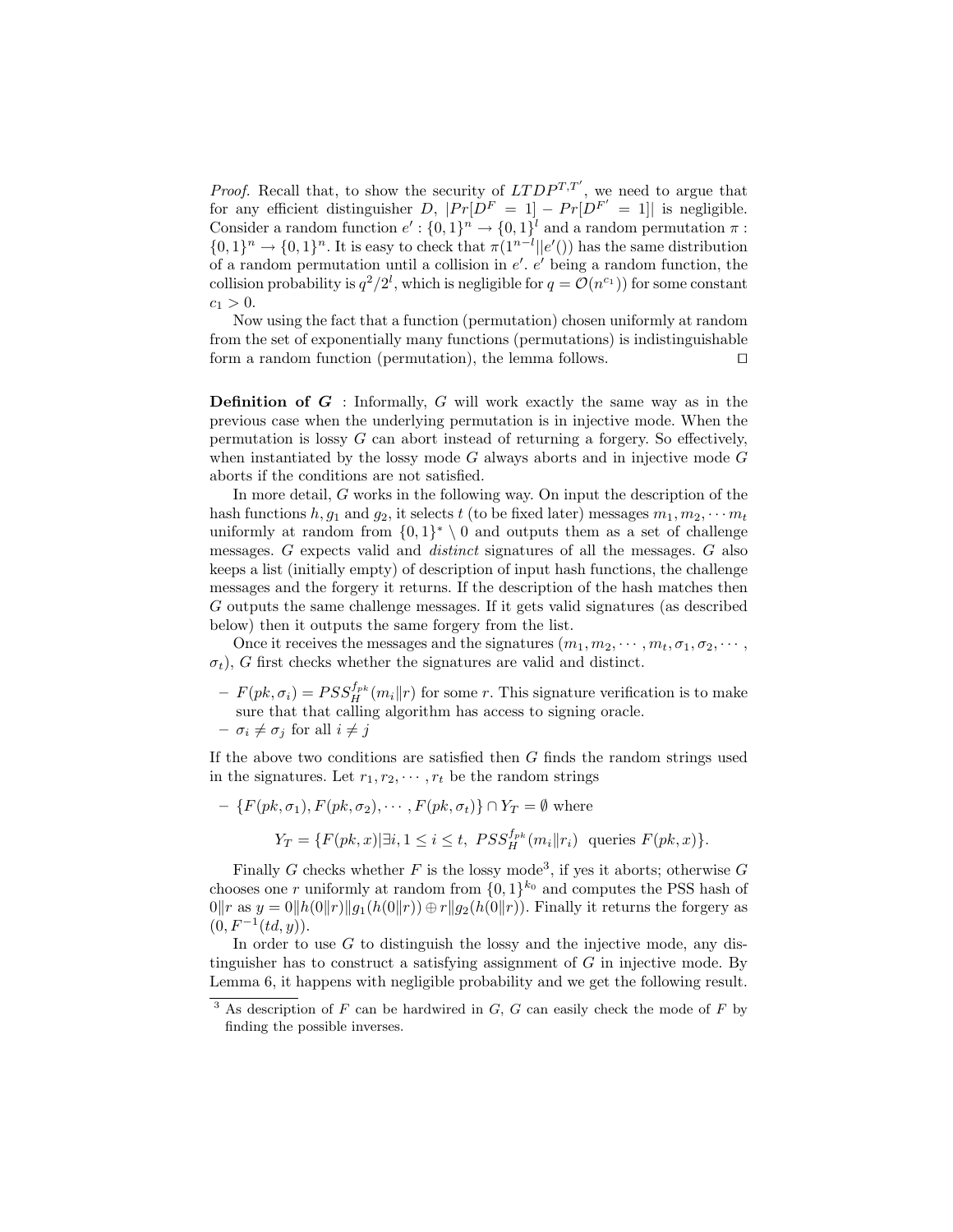**Lemma 8.** Suppose  $k = \mathcal{O}(n^{\frac{1}{c}})$  for a positive constant c. LTDP<sup>T,T'</sup> implements a secure  $(n, k)$  Lossy Trapdoor Permutation even relative to G.

Existence of a forger  $B^G$  for PSS using the injective mode of the LTDP is satisfied by Lemma 4. This completes the proof of Theorem 3.  $\hfill \Box$ 

## 7 No Reduction from Hard Games with Inversion

Like [9], our result can also be extended to the hard games with inversions. Informally, in a hard game with bounded inversion  $C$ , the adversary is allowed to make polynomial  $q(n)$  many inversion queries except on some points defined in the game (for one way game adversary is not allowed to make inversion queries on the challenge she received). Following  $[9]$ , if we modify G to ask for signatures of  $|H| + q(n)$  messages and modify Lemma 6 accordingly, we get the following two theorems.

**Theorem 4.** There is no blackbox reduction of security against existential forgery under chosen message attack for PSS from any hard game with polynomial number of inversion queries.

**Theorem 5.** There is no blackbox reduction of security against existential forgery against zero message attack for PSS from an oneway trapdoor permutation, even with polynomial number of inversion queries.

# 8 Conclusion

Following the negative results, on generic insecurity of FDH by Dodis et. al [9] and of OAEP by Kiltz and Pietrzak [18] in standard model, we show security of PSS also can not be black box reduced to any property of an ideal trapdoor permutation. Moreover, we also show one can not even hope to achieve security of PSS based on Lossy Trapdoor Permutations. On the contrary recently a secure instantiation of OAEP has been realized based on Lossy Trapdoor Permutations [17].

## 9 Acknowledgements

We sincerely thank Palash Sarkar for helpful discussions.

## References

- 1. Jee Hea An, Yevgeniy Dodis, and Tal Rabin. On the security of joint signature and encryption. In EUROCRYPT, pages 83–107, 2002.
- 2. Mihir Bellare and Phillip Rogaway. Random oracles are practical: A paradigm for designing efficient protocols. In ACM Conference on Computer and Communications Security, pages 62–73, 1993.